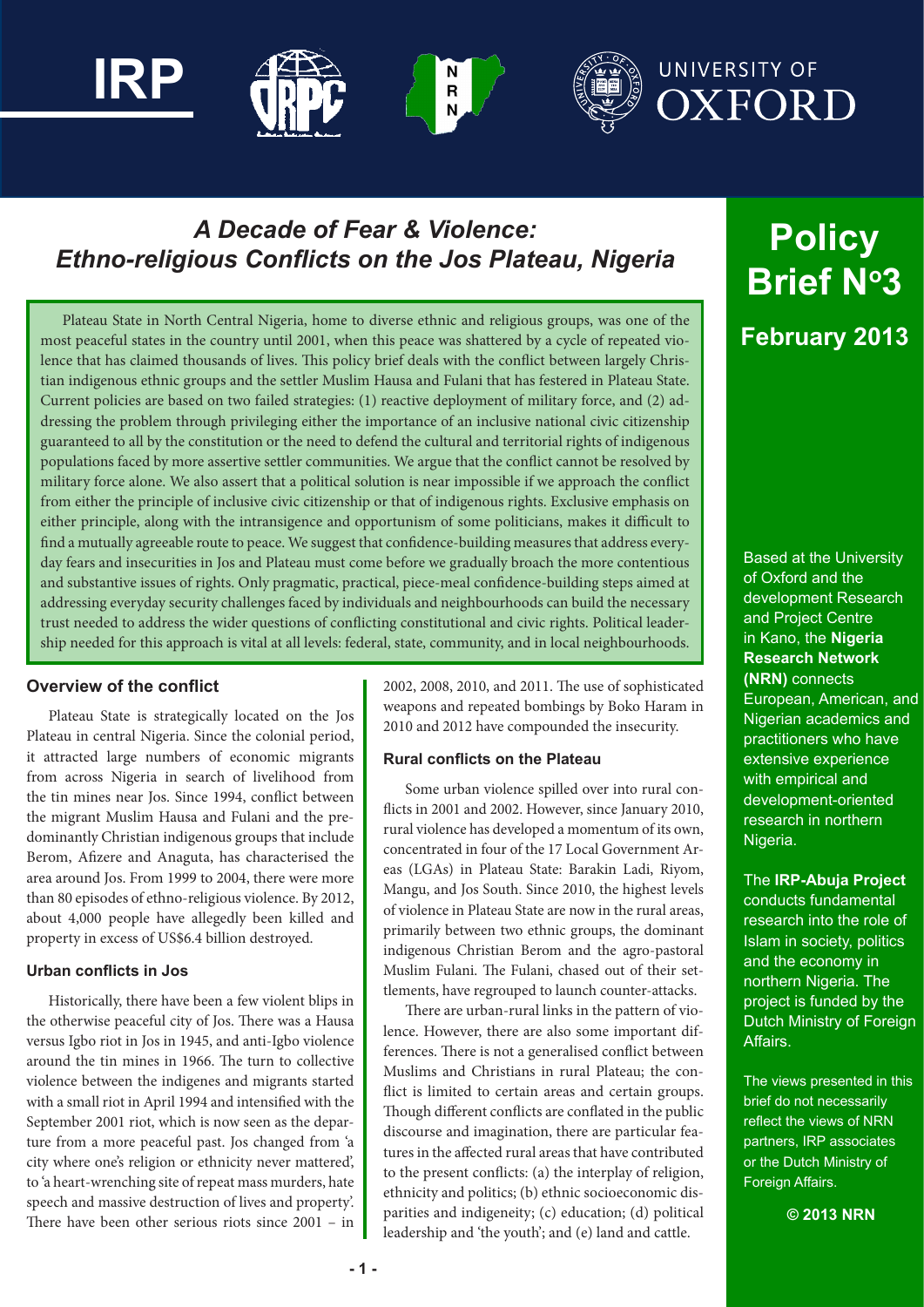# **Box 1: A clash of two normative principles**

'The Jos crisis is the result of failure to amend the constitution to privilege broad-based citizenship over exclusive indigene status and ensure that residency rather than indigeneity determines citizens' rights. … There is an urgent need to… engage in a constitutional reform process to replace the indigene principle with... residency.' - International Crisis Group, Curbing Violence in Nigeria (I): The Jos Crisis, December 2012, pages i & 23.

'… with or without constitutional provisions, we cannot deny the existence of the natives and non-natives since even birds have a home.'

 - Alhaji Umoru Miango, head of indigenous Plateau Muslims, cited in Pam Ayuba, 'Plateau Muslims accuse Jos North Hausa Muslims of Discrimination', The Nation, 01/02/2009.

# **Contentious issues**

#### **Indigenes & settlers**

A legacy of tin mining in the colonial period is the descendants of the labourers forcefully recruited from other parts of the northern provinces inhabited by the Hausa, Kanuri, Nupe, and others. Jos city developed on the back of the tin mining industry, principally as a place of trade. While most of the miners were Hausa or Kanuri peasants from rural Hausaland, the Hausa people who migrated to what is now metropolitan Jos were from urban commercial centres like Kano and Bauchi. The Hausa people in Jos call themselves Jasawa, to signify their belonging to Jos. Many Jasawa believe they founded Jos, an idea that underpins their sense of entitlement to a greater role in the administration of Jos North LGA where they are concentrated, and explains their bitterness at being excluded as 'settlers'. The Jasawa claims to political rights are opposed by the indigenous Berom, Anaguta and Afizere, who claim 'ownership' of Jos based on the principle of 'indigeneship'. 'Ownership' is contested, but the term is not used in the narrow juridical sense of owning a piece of private property. In dispute is the right to recognition as the pre-eminent group within a specific territory: the right to 'set the rules of engagement in organising inter-community relations.'

# **Economic inequalities**

The dominant economic group in Jos are Igbo. There are also some well-established and wealthy Yoruba families who control some key commodities. Jasawa traders are vital to the Jos economy, controlling some of the large markets and dominating sectors like transport. Lebanese capital is also important. Plateau 'indigenes' have a smaller economic presence. However, the increasing segregation of the city has meant some of the Jasawa-controlled markets are conceived as 'unsafe' by 'indigenes' and Christians. This has propelled the 'indigenes' into retail businesses as they establish new markets in areas perceived as safe. Despite this budding entrepreneurialism, the share of the economy controlled by indigenes is not proportional to their population. An important aspect of the conflicts in the rural areas are the economic disparities between 'indigenes' and 'settlers', which over time have widened. The descendants of the settler tin miners became commercial drivers and dry‐season farmers, as well as artisanal miners. They were, on average, more economically prosperous than the Berom, as were the Fulani. In the vicinity of most of the mine settlements, there is highly productive *fadama* land being farmed by the Hausa and Fulani. There appear to have been some economic incentives for the violence because the Berom are now utilising some of these plots, justifying this forceful appropriation on the basis of it being 'their land'.

#### **Cultural inequalities**

There has been tension between the Berom and Hausa in some of the mining settlements over intermarriage and occasional fighting over girlfriendboyfriend relations. There was some resentment over Hausa men marrying Berom women, sometimes as second or third wives. The Hausa did not tend to learn Berom, and the children of Hausa fathers and Berom mothers do not normally speak Berom. The Fulani situation is different because many are fluent in Berom. Berom people mainly have deemed it more acceptable for a Berom woman to marry a Fulani than to marry a Hausa. In general, the indigenes accuse the Jasawa/Hausa of cultural arrogance; even the indigenous Muslims complain of religious discrimination – a fact accentuated by the prevalence of fundamentalist Islamic reformist creeds within the Jasawa and the Plateau Fulani.

# **Political inequalities**

In the colonial period, indigenous groups were subject to Muslim Emirate indirect rule for the administrative convenience of the British. In the immediate independence period, they were regarded as 'ethnic minorities' in a Hausa/Fulani-dominated Northern Region. 'Emancipation' from political domination became a major theme in indigenous thought from the 1950s. The break-up of the Northern Region in 1967 provided a brief respite, but periods of northern-led federal military administrations from 1976 were seen as re-entrenching northern political domination. Furthermore, administrative boundary changes hived off the indigenous ethnic groups in Benue and Nassarawa States from the old Benue-Plateau State. The new Plateau State is a narrower field of politics with a zero-sum logic between the Berom and other indigenous groups on the one hand and the Jasawa/Hausa on the other. The indigenous groups accuse the Jasawa of using their national ethnic and religious connections to corner federal appointments from Jos; in return, indigenous elites seek to exclude the Jasawa and Fulani from political positions and resources at the LGA and state levels.

# **Youth & education**

The Berom and other indigenous groups had a head start in Western education through the mission schools as they converted to Christianity from the 1930s. However, the younger generations of the Jasawa and Plateau Fulani have tended to receive more Western education than their elders. On average, school attendance and educational levels are probably still lower among the Jasawa and Fulani than among the Berom, but the gap has been narrowed considerably. In some places there may be more highly performing Jasawa and Fulani students, who complete their schooling and go on to further education, than Berom. This is partly a question of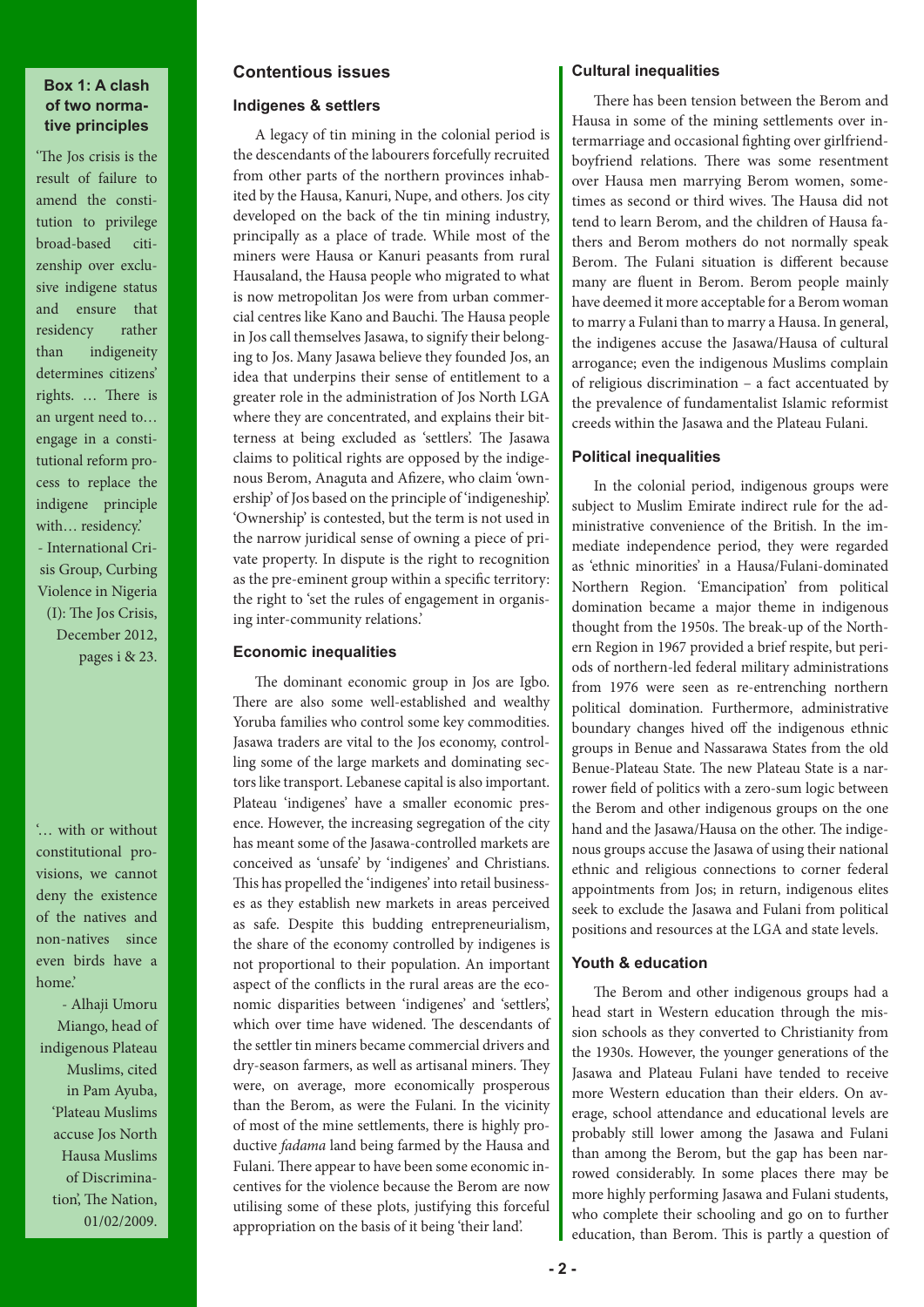discipline, as there are arguably more social problems in Berom society – alcoholism is especially serious – but availability of money is also a decisive factor. The increasing demand for state scholarships, school places, and public sector jobs by a rising tide of Western-educated Jasawa and Fulani youth who feel excluded on the basis of indigeneity is a powerful driver of discontent within the settler communities.

# **Use & abuse of religion**

Since the mid-1960s and the Islamisation campaign launched by the premier of the Northern Region, the Christian indigenous groups have developed a fear of 'Islamisation'. The term has become a label liberally attached to anything to do with the Jasawa. For their part, the Jasawa have tended to express their grievances against political marginalisation by reinforcing their communal boundaries, increasingly resorting to religious symbols, especially 'street praying' on Fridays to the inconvenience of their Christian neighbours. Both religious groups seek to inscribe their presence on the territory of Jos through the deployment of noisy loud-speakers.

# **Elite manipulation**

Violence in Plateau State cannot be divorced from the roles played by elite political entrepreneurs from both religious communities. At the federal level, successive officials, including Presidents Babangida and Yar Adua have been accused of bias in favour of the Jasawa in federal appointments and the creation of LGAs. The indigenes see the Jasawa as the thin wedge of a wider Hausa/Islamic conspiracy of domination. At the state and LGA level, on the other hand, indigenous officials like Governor David Jang and LGA Chair Frank Tardy have been variously accused of blatant and provocative bias against the Jasawa. Lack of trust in the political leadership at all levels, from federal to LGA, has hampered the search for effective solutions to the crisis.

# **Current approaches to end the conflict**

At the normative level, most approaches to tackling the crisis tend to support one or the other of two opposed principles: (a) inclusive civic citizenship; or (b) respect for the rights of indigenous minorities. At the operational level, two key approaches to the crisis have been: (1) the fire-fighting deployment of security forces to contain immediate violence; and (2) the repeated setting up of probe panels whose reports are never implemented – effectively kicking the problem into the long grass till the next bout of killings. A coherent, politically balanced, sustainably resourced, and long-term strategy is lacking.

#### **Security operations**

The police and the army have been deployed at various times to contain the violence. They have

subsequently been drawn into the conflict, with different communities preferring one or the other. Accusations of bias, extra-judicial killings, the condoning of atrocities, and even the arming of combatants have been made against both the army and the police. The Special Task Force is an attempt to bring different arms of the security forces together under one command. The ethnic and religious affiliation of commanders is under constant popular scrutiny. The security forces remain highly distrusted. Operation Rainbow, a collaborative effort between the federal security authorities, the state government, and the UNDP is now trying to get communities involved in the security process (ICG, 2012, p. 22), but it is still at an early stage. Force can only contain the conflict, not solve it. Furthermore, there is the risk of the politicisation of the military through internal security deployments.

# **Unimplemented Panel Recommendations**

The deployment of troops is often complemented by the setting up of peace conferences and commissions of inquiry by the state and federal governments. These have only led to an unending trail of panel reports, none of which has been fully implemented for a number of reasons: (a) political conflict between state and federal convening authorities; (b) perceived partisanship of the panels; (c) accusations and recommendations in the reports that are not backed by facts; (d) lack of political will.

# **What current approaches ignore: Threat perceptions**

All the structural drivers of the conflict have existed since the 1930s without leading to the type of violent conflict that has become endemic since 1999. We argue that the upsurge in violence from 1999 can only be understood in the context of a series of political and administrative changes from 1976, which began to re-shape how the indigenes

# **Box 2: Panels and commissions to reduce conflict in Plateau State**

**1994:** Justice Aribiton Fiberesima Judicial Commission of Inquiry into the April 1994 Crisis

**2001:** Justice Niki Tobi Judicial Commission of Inquiry into the September 2001 Crisis

**2002:** Justice Okpene Judicial Commission of inquiry into communal conflicts in Benue, Nassarawa, Plateau and Taraba states in 2002

**2004:** Presidential Peace Initiative Committee on Plateau State, headed by Shehu Idris, Emir of Zazzau, May 2004

**2004:** Plateau Peace Conference ("Plateau Resolves"), 18 August-21 September 2004 **2008:** Federal administrative panel of inquiry into the 2008 crisis, headed by Major General Emmanuel Abisoye

**2008:** Justice Bola Ajibola Judicial Commission of Inquiry into the November 2008 Crisis

**2010:** Presidential Advisory Committee on the Jos Crisis, headed by Solomon Lar